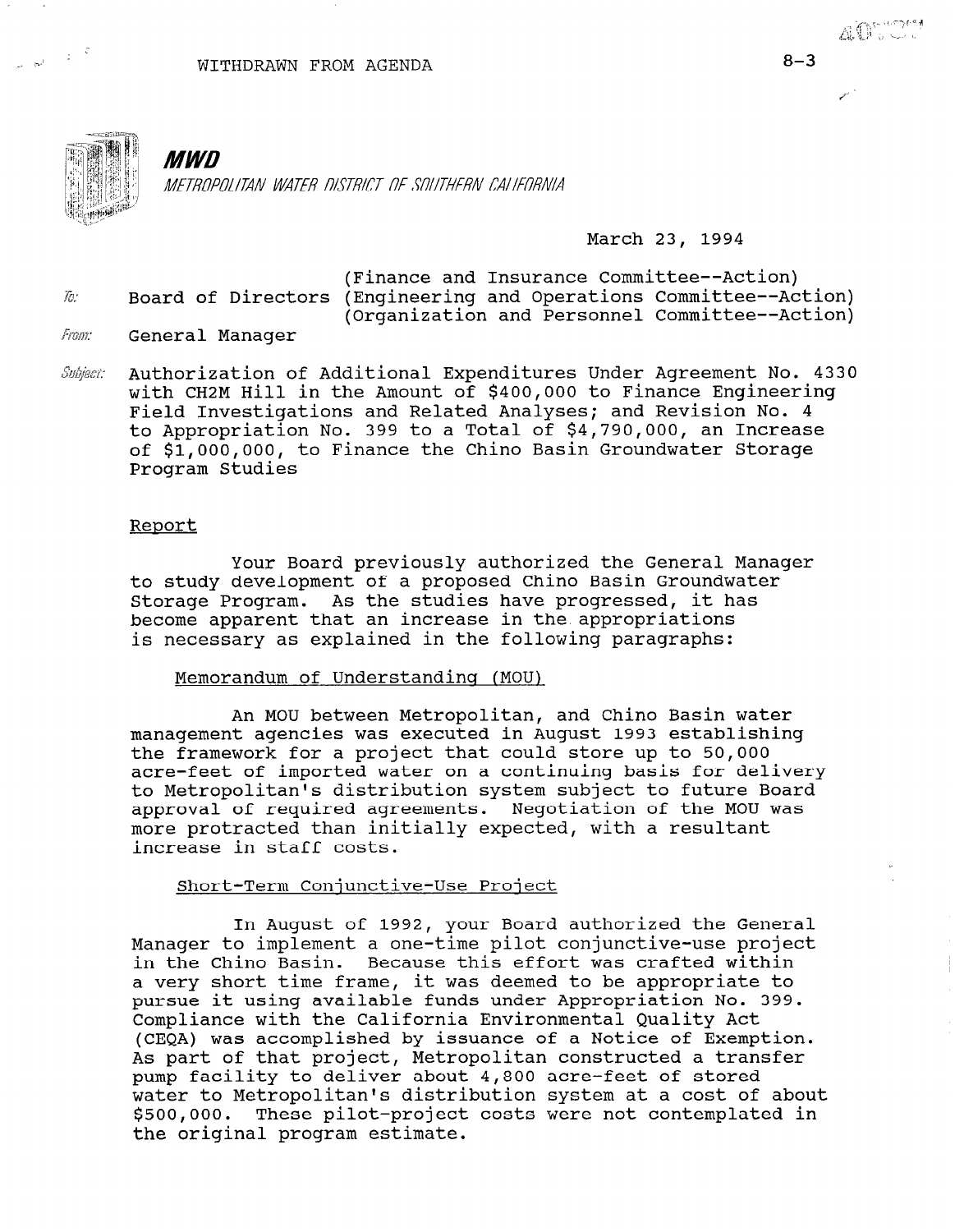## Board of Directors -2- March 23, 1994

### Consultant Contract

In June 1993, your Board authorized the General Manager to enter into a contract with CH2M Hill for field investigations and facility planning services for the project at an estimated cost of \$750,000. Subsequent field investigations under that contract revealed unanticipated low-permeability geologic conditions, requiring additional field work to further evaluate recharge potential and minimize costs. The increased work would include:

- . construction and testing of an additional shallow injection well;
- . full-scale deep well injection test;
- . construction of a lOOO-foot-deep monitoring well; and
- . more detailed studies of water quality treatment costs related to use of deep injection wells.

Costs for this additional work by the Consultant are estimated to be about \$400,000. There will be no change to the Consultant's fee schedule.

#### Appropriation No. 399

An increase of \$1 million in Appropriation No. 399 (see Attachment A) is therefore necessary to provide for: the costs of the pilot conjunctive-use project; increased che costs of the prior conjunctive-use project; incorrected models staff costs resulting from protracted MOU negotiations<br>and increased staff cost for more complex planning of replenishment facilities; and increased Consultant costs for additional field investigations and related analyses needed for facility planning in support of the CEQA process. needed for facility planning in support of the CEQA process. This funding should provide for substantial completion of facility planning; EIR preparation; and project agreements. These activities are exempt from CEQA as they consist of feasibility and planning studies for possible future actions and information collection activities which will not result in<br>a serious or major disturbance to an environmental resource.

 $M_{\rm{eff}}$  is computed to  $M_{\rm{eff}}$  is computed to  $M_{\rm{eff}}$  is computed to  $M_{\rm{eff}}$ metropolitan is committed to Minority Busines Enterprise and Women Business Enterprise goals and will continue to encourage participation in the Affirmative<br>Action Plan as the project moves forward.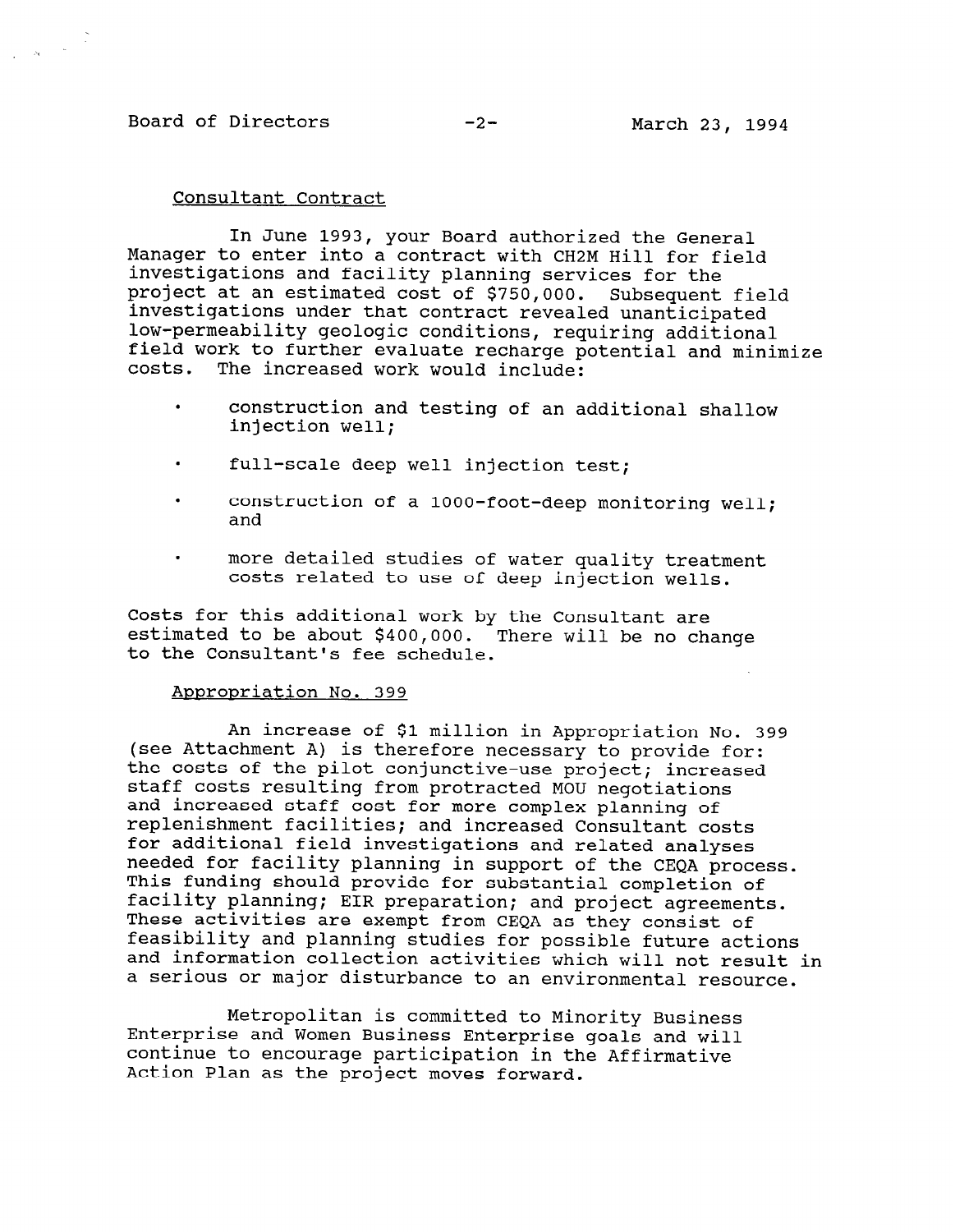### Board of Directors -3- March 23, 1994

 $\gamma_{\rm 2}$  ,  $\beta$ 

#### Board Committee Assignments

This letter is referred for action to:

The Engineering and Operations Committee pursuant to Section 2431(h) of Metropolitan's Administrative Code, granting it authority regarding determination of the scope of engineering consultant assignments.

The Finance and Insurance Committee pursuant to Section 2441(d) of Metropolitan's Administrative Code, granting it authority regarding appropriations.

The Organization and Personnel Committee pursuant to Section 2470(g) of Metropolitan's Administrative Code, granting it authority regarding terms and conditions of employment of consultants.

#### Recommendation

### ENGINEERING AND OPERATIONS, FINANCE AND INSURANCE, AND ORGANIZATION AND PERSONNEL COMMITTEES FOR ACTION.

It is recommended that the General Manager be authorized to amend Agreement No. 4330 with CH2M Hill to increase the amount under the contract from \$750,000 to \$1,150,000 to provide for additional field investigation services and related facility planning analyses in a form approved by the General Counsel.

It is recommended that your Board approve an increase of \$l,OOO,OOO in Appropriation No. 399 to a total of \$4,790,000 to finance Chino Basin Groundwater Storage Program studies from the Pay-As-You-Go Fund.

KMK:bvf